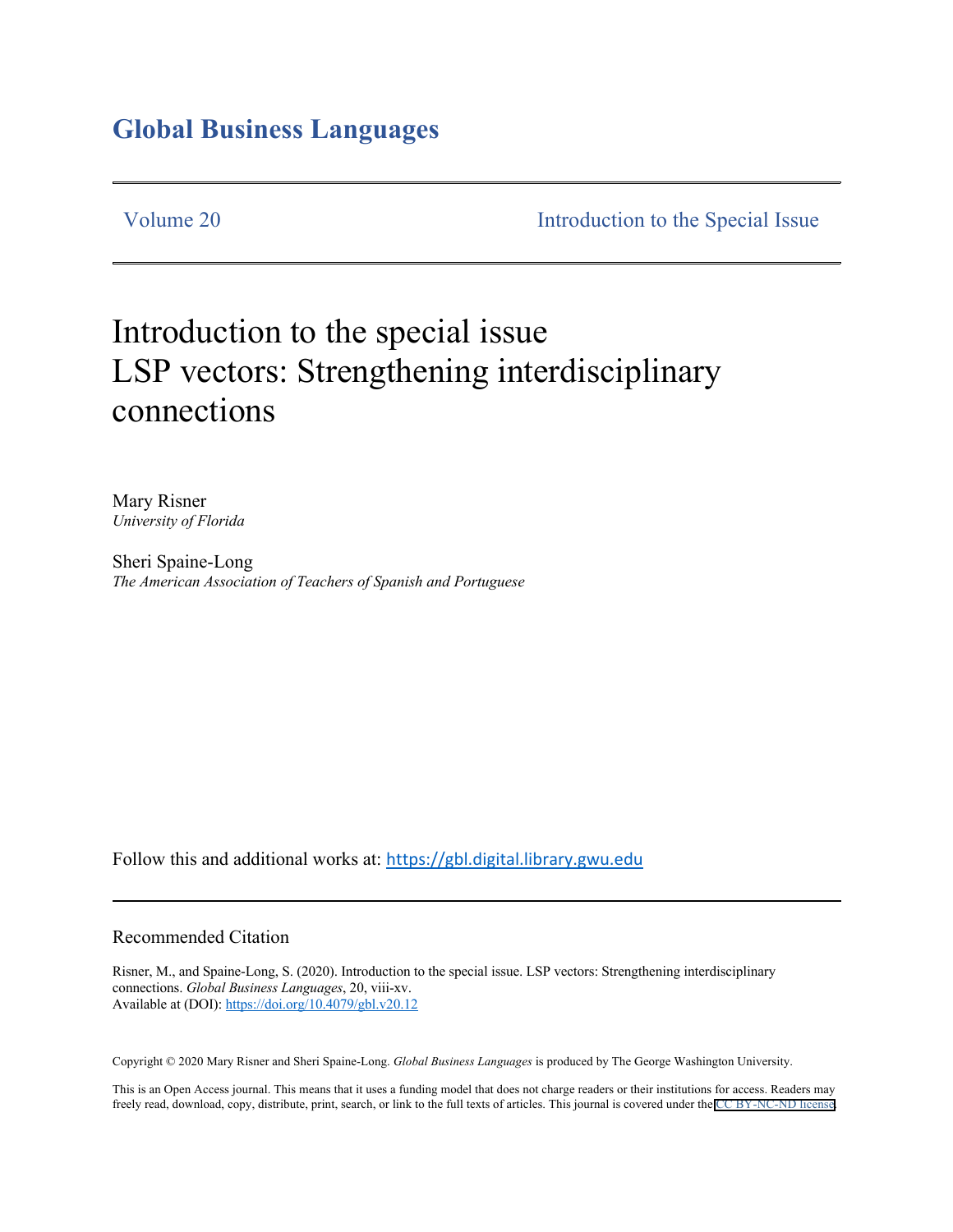### INTRODUCTION TO THE SPECIAL ISSUE LSP VECTORS: STRENGTHENING INTERDISCIPLINARY CONNECTIONS

The first International Symposium of Languages for Specific Purposes (ISLSP) was held in 2012 at the University of Alabama at Birmingham. Since then, this biennial symposium has rotated from the University of Colorado Boulder (2014), Arizona State University, Downtown Phoenix Campus (2016), to the fourth iteration held at the University of Florida in 2018 (NOBLE). Plans are well underway for the fifth ISLSP to be held at The University of North Charlotte (UNC Charlotte) in March 2020. In the absence of several key past LSP conferences—the annual Eastern Michigan, and later CIBER Business Language Conferences—that were held from the 1980s until 2014, ISLSP has filled the void of targeted professional development by offering opportunities for LSP scholars to come together in person. Beginning in 2016**,** ISLSP officially partnered with a consortium of Centers for International Business Education and Research (CIBER). These centers are funded in four-year cycles through the United States Department of Education Title VI to increase US business capacity for international understanding and competitiveness. Through collaboration with CIBER and the increased momentum of the LSP community of educators, the ISLSP event will likely continue in the future with distinct themes and at different locations across the United States. Indeed, the ongoing emphasis on career preparation across the educational sector will be another factor to foster the growth of ISLSP gatherings.

ISLSP events have been organized by conference chairs or co-chairs into published volumes in order to document the valuable research and curriculum development of ISLSP presenters. Previous published collections have focused on the following conference themes: 1) ISLSP Scholarship and Teaching on Languages for Specific Purposes (2012); 2) ISLSP Theory, Methodology, and Content Development (2014); and 3) ISLSP Developing Skills to Serve Domestic and International Communities (YEAR?). Continuing this tradition, it is with pleasure that we present the 2018 ISLSP conference publication titled, "LSP Vectors: Strengthening Interdisciplinary Connections." This publication forms part of the relaunch of *Global Business Languages* at the journal's new home at the George Washington University under the careful guidance of Margaret Gonglewski and Mohssen Esseesy. Connecting the ISLSP biennial publications to an established journal is a positive step in providing peer-reviewed scholarly work in the field of LSP in a consistent, affordable, and an accessible format.

The articles in this collection are research-based and offer practical advice on LSP curriculum and program development for use by educators across disciplines. As such, the volume serves as an informative guide on LSP advances for all K–12 and post-secondary world language faculty who teach LSP courses or incorporate LSP into their courses. The collection also targets educators beyond the language teaching community. The compendium should be of particular interest to those who plan to begin integrating LSP into international studies, business, and/or Science, Technology, Engineering, and Math (STEM) programs that might involve preservice teachers, faculty members, administrators working in K–12 career academies, and/or faculty in post-secondary professional schools. The models shared in this collection will help educators and administrators implement LSP across diverse institutional contexts. The bibliographical references will be useful to learn from and will assist researchers in tracking the growing corpus of knowledge that is published about LSP.

It is well known that bilingualism and multilingualism enhance employability (see Commission on Language Learning 2017; Damari et al. 2017; among others). The purpose of the

*Global Business Languages* (2020)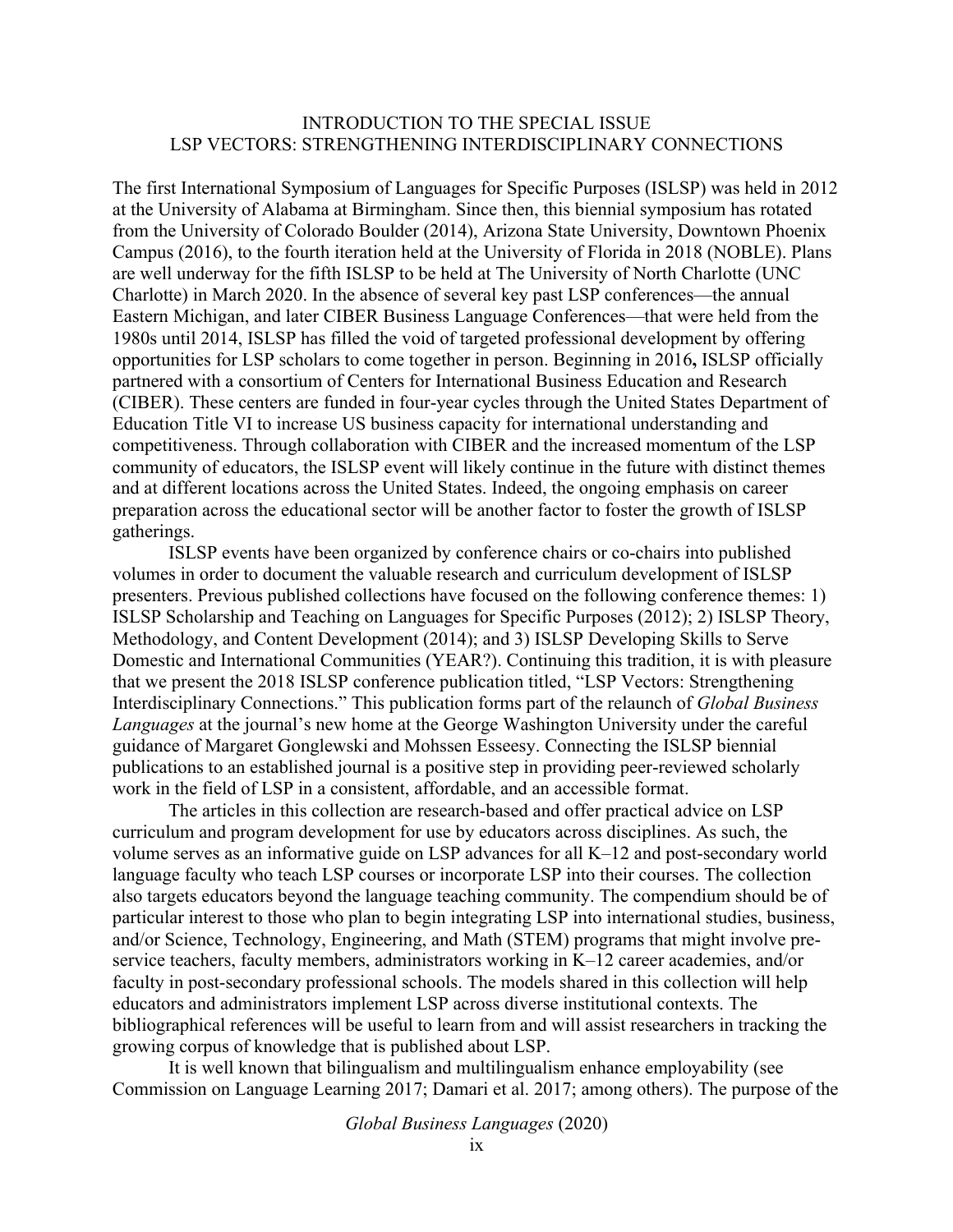2018 iteration of the IV ISLSP at the University of Florida (UF) was to share innovation in LSP research, practice, and program development across all languages and grade levels as LSP has become a "mainstay" in the curriculum (Doyle 2013). LSP educators in the United States have evolved from a small group of instructors engaged in the development of alternate courses into a bona fide curricular foundation. ISLSP at UF sought to identify and document vectors, such as increasing interdisciplinarity, and to examine these trends more closely. As the field of LSP matures as an academic sub-discipline, continued development and connection of theory and practice are essential.

As many language departments now implement LSP, the field has evolved from a novelty into an intentional and regular enterprise for many instructors. The importance of volumes like the present one is that they provide a forum for language professionals to make connections and share resources. As the word *vectors* suggests, this volume is evidence of clear directions in the language learning community as scholars reconceptualize language learning. In this volume, learning is authentic and real from the Ivory Coast in Sub-Saharan Africa to Whitewater, Wisconsin.

The articles included from the IV ISLSP represent a broad range of languages including Chinese, English, French, German, Portuguese, Spanish, and Russian. They highlight business, law, and healthcare industries connecting real-world contexts with the classroom. All articles underwent a double-anonymous review process by prominent LSP scholars from across languages. The co-editors of this volume would like to thank the following expert peer reviewers for the hard work and thoughtful contributions that helped to make this publication possible.

Roberta Lavine, University of Maryland Mary K. Long, University of Colorado Boulder Lourdes Sánchez-López, University of Alabama at Birmingham Deborah S. Reisinger, Duke University Margaret Gonglewski, George Washington University Christopher Mellinger, The University of North Carolina at Charlotte Anita Huang, Columbia University Malinda O'Leary, University of Alabama at Birmingham

The volume is organized into three sections. The first part focuses on meaningful interdisciplinary reflections at the K–12 and the post-secondary levels. The second section addresses connecting world languages with professional schools and real-world contexts, such as law, healthcare, and business. These articles highlight partnerships between language departments and professional schools that allow for project-based learning. The third section is about English for Special Purposes (ESP) and STEM. There is on-going debate about shared pedagogies and research on the compatibility between LSP and ESP. These essays allow the reader to explore potential synergies and lessons to be gained from both fields. Also, with the constant demand for STEM training to prepare our students for global industry, this section underscores the urgency for STEM students to work successfully with teams of individuals from diverse cultures and languages. This is particularly evident when dealing with developing economies, such as the ones addressed in the final two articles.

The articles included in this collection depict the advances in LSP through professional school or industry connections with world language instructors and curriculum. Models discussed throughout the issue emphasize the importance of dialog and input from all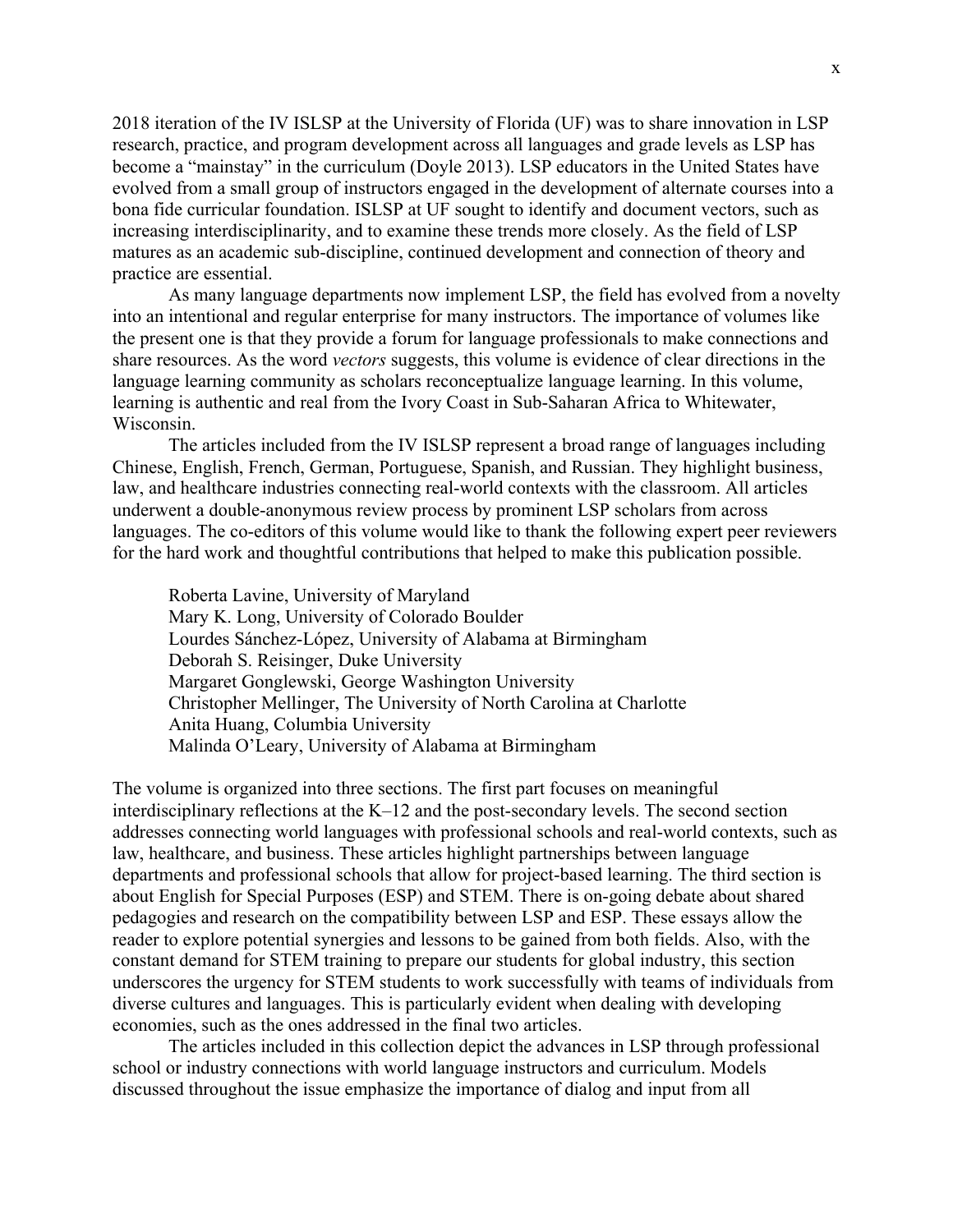stakeholders. This broad involvement is essential in order to provide students with authentic and meaningful learning experiences. Below the reader will find a brief description of each article, offered as an orientation to the volume. They appear below in order of publication.

"Collaborating across organizational lines in LSP" by Yu, Vincent, Merfeld-Langston, and Pérez-Muñoz provides a taxonomy that examines various levels and types of LSP initiatives. The classifications serve as a guide to design similar activities within and among outside institutions. Their models include Chinese, French, and Spanish in professional contexts like healthcare and business. Two unique features of this article are the collaborations with the campus career center and the LSP connection with a minor in area studies focusing on Latin America and technical careers. The authors conclude that these types of interdisciplinary efforts contribute to engaged students, increased enrollments, and interest in study abroad.

In "A question of reframing: how LSP improves math fluency, economics, and financial literacy at the secondary level," Hill shows that LSP is not limited to higher education and demonstrates how it can be incorporated into secondary school language curricula through numerous interdisciplinary examples. The reader is guided step by step through a curricular redesign process where Spanish language learning supports instruction in English, Math, Business, and other subject areas. The overarching goal is to promote student engagement and to boost student achievement on mandated assessments. Hill concludes that reframing lessons and activities is the path forward for secondary teachers because separate K–12 LSP courses may have difficulties being approved at the state level.

In Viana da Silva's article, "Business Portuguese in the age of digital instruction," he provides a useful and up-to-date compendium of online materials available for Business Portuguese courses in the United States. The article also includes survey results to assess the needs of students who might take a business Portuguese class. With information from the survey and the business community, Viana da Silva proposes an online course for Business Portuguese with open source material to bolster enrollment in Portuguese in the US and promote multilingual business interaction.

The article, "Language for a specific purpose: Business Russian," offers a unique approach to LSP featuring courses where students are introduced to real-world research as a primary assignment and competition. The student with the winning project then works with the instructor on an LSP conference presentation and publication promoting Russian LSP. In the particular instance of this research project, the student gathered information from companies working with Russia. The project resulted in cultural insights on best practices for conducting business with Russia. Additionally, co-authors Czeczulin and Greydak provide an outline of their courses in general and briefly mention their efforts to integrate Russian in local schools.

"Preparing students for the global workforce: Chinese and Non-Chinese working professionals on key employability skills" shares the results of a quantitative survey that provides current perspectives of businesspeople working with China. The respondents state that intercultural awareness and language proficiency are the most important skills. Zhou emphasizes striving for higher levels of proficiency. Also, Zhou suggests that LSP faculty modify their Chinese curriculum to meet employer needs and simultaneously feature career opportunities using language skills to students.

In "Designing an intermediate-level introductory Legal Spanish course," Huempfner writes about the design and implementation of said course at the University of Wisconsin, Whitewater. The course forms part of a minor in Professional Spanish. The course target enrollees are students considering careers in law enforcement, social work, public safety, public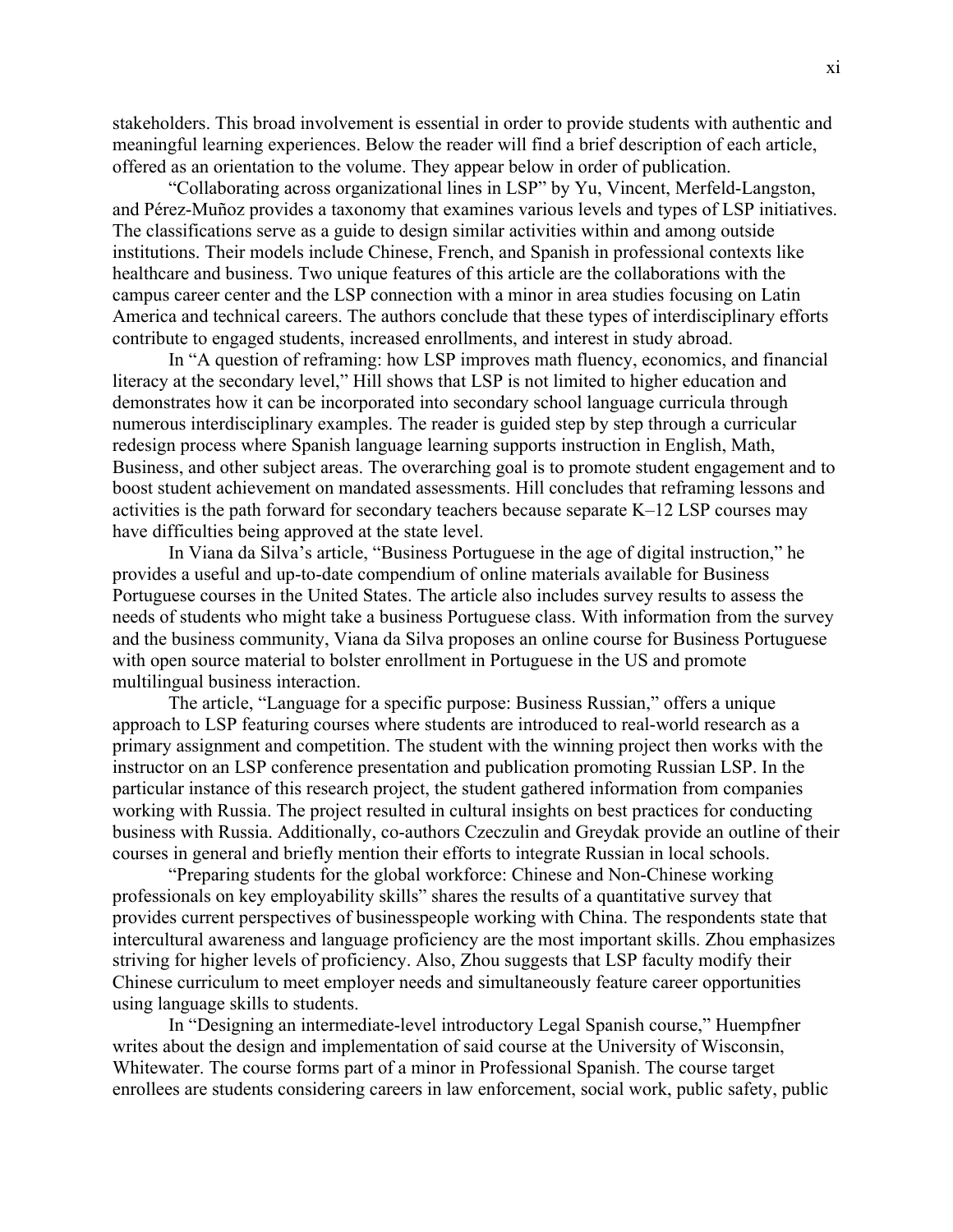administration, foreign service and officers of the courts. Beyond the initial description of course design with objectives, the article includes a link to a complete syllabus. The study pilots the course for a period of two years with an eye toward course improvement by surveying students on the usefulness of course activities (such as court observations, guest speakers, etc.), as well as over-all course satisfaction. Students ranked the unit on the overview of immigration law as most important.

"Real-client projects in the LSP classroom: business and German students teamworking across disciplines" exemplifies experiential learning and interdisciplinary collaboration between world language and a professional school faculty member. Gonglewski and Helm provide an overview of the benefits of experiential learning and then describe the detailed phases involved in student work with the local non-profit, the German Language Society. The authors close with specific recommendations to guide and encourage other faculty to implement similar course activities that can benefit students, faculty, and the community client.

Next, Pérez offers a model for a short course on Spanish for students who are training for careers in healthcare at the University of Houston. The article, "Integrated curriculum design: outcomes of a two-week Spanish intensive course for nursing students," presents objectives, such as conducting the initial nurse-patient interview and providing instructions to take vital signs in Spanish. The study concludes that by restricting the objectives to the targeted medical vocabulary in Spanish (that the nurses had recently learned in English), the goals of the short course were met. However, the author cautions that cultural competence was not addressed in the two-week course.

In Nekrasova-Beker's study, "Vocabulary demands for engineering students studying English in Russia: Comparing ESP course materials across three engineering disciplines," she aims to assess the effectiveness of teaching materials in a Russian institution designed by ESP and content experts for three courses of distinct engineering disciplines, chemical, computer, and thermal power. The study applied a corpus-based analysis to respond to the research questions. Results suggest that pre-teaching of most frequently used words in each of the fields can increase student comprehension of subject area texts. The study concluded that all three fields shared enough similar terms to offer basic preparation for students to advance in a general ESP engineering course where it may not be possible for a campus to offer separate courses for each field.

The final article features Sacco's report, "Creating a bilingual campus at a polytechnic institute in French West Africa: interdisciplinary issues, challenges and recommendations." The reader is transported to the Ivory Coast and learns of an institution's challenges to meet the needs of multinational corporations to employ local students with workforce-ready levels of English. A needs assessment recommends (1) implementing content-based pedagogy, (2) seeking additional state and private sector support for the level of bilingualism on campus, and (3) developing a dual degree program with an institution in English-speaking Ghana. Multi-year changes are outlined to reach the goal of a bilingual campus.

While the present volume captures a number of vectors in LSP, there is much work to be done in the future. Doyle (2013) states that Business Spanish "has become a mainstay" in the curriculum and Long and Uckinski (2012) found that LSP in general has become more established and diverse. LSP educators and scholars will need to continue efforts in LSP advocacy initiatives and a research agenda to advance the field of LSP. It is of even more importance to begin focusing on strategic goals as vectors (1) to grow LSP courses in more career fields and languages beyond the well-established areas of business languages and Spanish,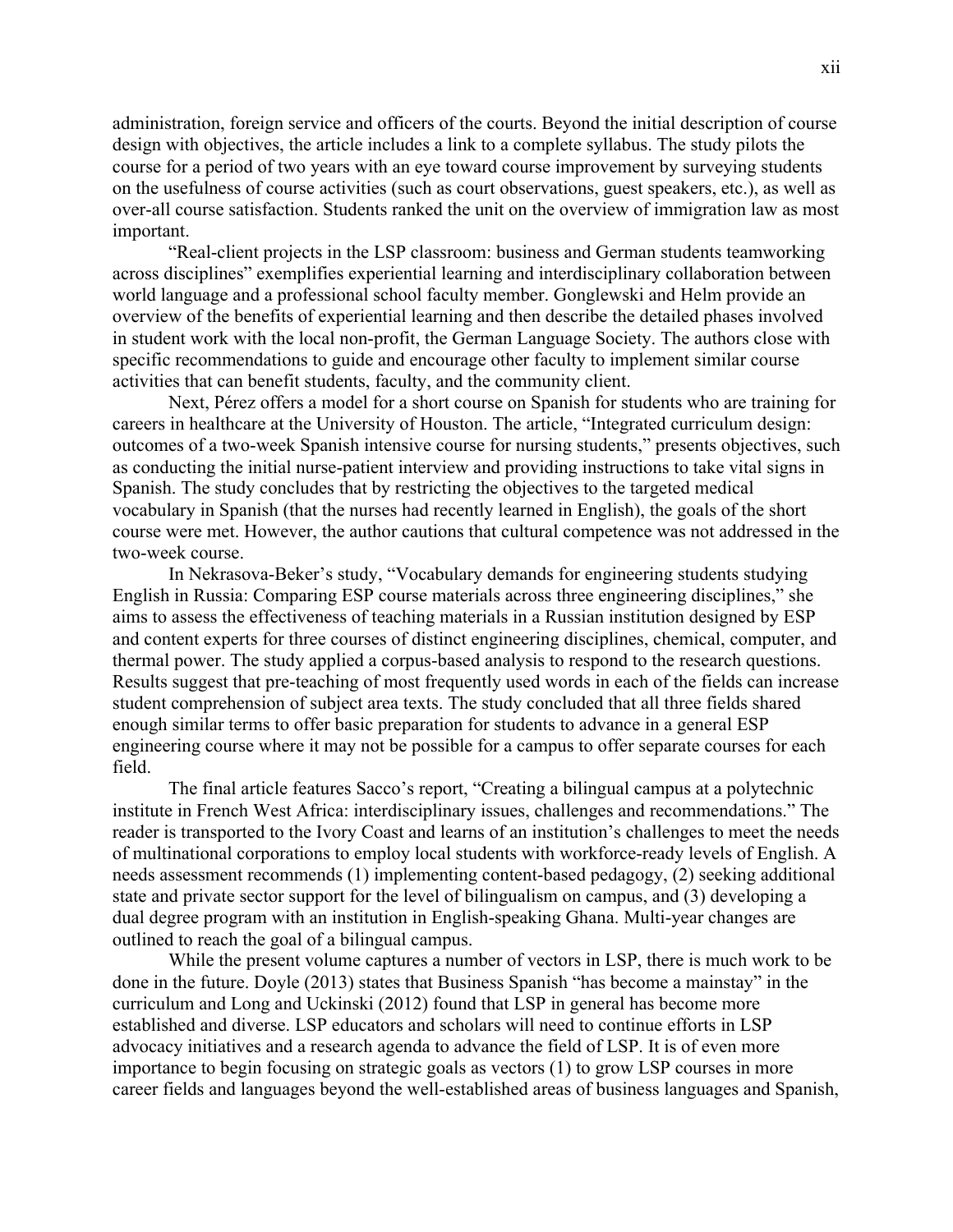(2) to fill the gaps where there may be missed opportunities in enhancing the classroom learning environment to be more authentic and real-world to better prepare students at all levels for jobs that do not yet exist, and finally, and (3) to strategically identify and harness possible synergies with LSP initiatives and approaches around the world yet to be explored.

In this volume, the lack of infrastructure in the legal field for Spanish was made salient by Huemphner and is slowly being developed. Animal science (Zeller and Velázquez-Castillo, 2018) is another less developed area of LSP in need of more attention. One can name a variety of areas heretofore almost untouched by LSP research and practice such as cybersecurity and the growing demand for data linguists in a variety of languages. To continue the advances in LSP, all scholars must make a concerted effort to do thorough literature reviews and consult recent and well-cited LSP sources so that we might build on the work of LSP pioneers without "reinventing the wheel" and losing momentum. The 2016 ISLSP volume (Lafford and King, 2018) already addresses the importance of 21st century skills and propose connections between LSP programs and social justice concerns. Lafford, Abbott, and Lear (2014) and Clifford and Reisinger (2019) have also built links with service-learning courses, texts, and off-campus experiences, which has served to advance LSP and raise its visibility. Now is the time to identify opportunities in emerging areas giving LSP a broader opportunity to engage society such as additional social justice perspectives, humane education, entrepreneurship, leadership, environment, emerging industry fields, less commonly taught languages, languages for military purposes, dual language learning, and community engagement. The opportunities for connections beyond the corporate world to link with non-profits and community groups are endless.

With the growing demand for work skills in culturally diverse virtual environments and teams (Larson and Makarius, 2018), LSP courses would benefit by regularly integrating collaborative projects through virtual exchange, also referred to as Telecollaboration (O'Dowd, 2016). Project-based learning across borders focused on real world activities is a perfect scenario to have students practice future workplace skills such as virtual teaming (RW3, 2018). This would be of particular value to non-urban institutions lacking certain global industries in their region for internships or community projects.

A key vector involves exploring the field of LSP beyond the United States and considering opportunities for collaboration in the field within the global context. The biennial ISLSP/CIBER Business Language Conference event in the United States documented in this issue is one of the many LSP professional development opportunities available throughout the globe. There are recent and longstanding organizations and events researching and integrating LSP across the curriculum in England, France, Hong Kong, Poland, Serbia, Slovenia, and Spain, among other sites. Some examples are the Asociación Europea de Lenguas para Fines Específicos (AELFE-Spain), Conference on Languages for Specific Purposes (Italy), Congreso Internacional de Español para Fines Específicos (CIEFE-Netherlands), Asia-Pacific LSP and Professional Communication Association (Hong Kong).

The ubiquitous nature of the Internet has allowed for more access to learn about the plethora of thriving LSP groups and initiatives around the world. Questions to ponder are how might LSP cohorts connect more efficiently and identify possible synergies to advance the field? How do these groups interact without losing their distinct national identities? How does one connect LSP entities around the world to avoid redundancies and share knowledge and pedagogies? What are the primary LSP languages of focus across world regions, what are the teaching methodologies, research needs, and theoretical frameworks? In terms of ESP, the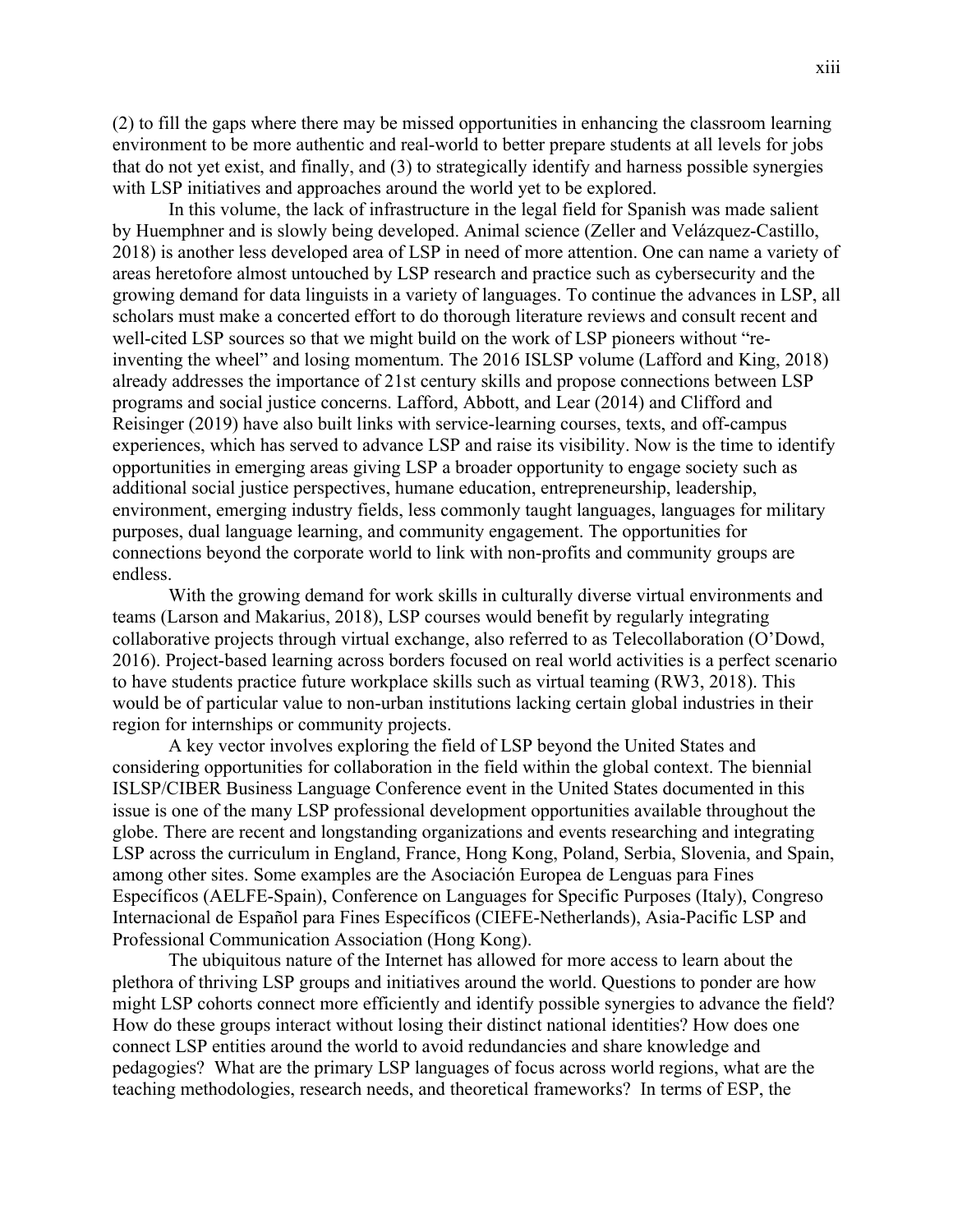dominant language for specific purposes outside of the U.S., how might there be an exchange of models and ideas? Might there be lessons to be learned from each other, or are the fields currently too divergent? These are just a few questions for LSP scholars and practitioners to contemplate as the field develops to meet the demands of a rapidly changing labor market and the need for empathic citizens with language skills and cultural understanding to envision and sustain a better world for all.

Before we close, we would like to acknowledge key individuals beyond the generous and professional authors whose scholarship comprises this collection and our aforementioned expert reviewers. Particularly inspiring to us are the editors of the first three ISLSP volumes that captured prior LSP achievements. They include Lourdes Sánchez-Lopez, University of Alabama at Birmingham; Mary K. Long, University of Colorado Boulder; Barbara A. Lafford, Arizona State University; and Carmen King de Ramírez, University of Arizona. Additionally, we are profoundly grateful to our colleague Jennifer Brady, University of Minnesota Duluth, who served as our highly skilled copy editor and adviser on this project. We would like to acknowledge the vision and drive of Margaret Gonglewski (George Washington University) for leading the charge to bring back *GBL* and for agreeing that our ISLSP volume was the right fit for the inauguration of *GBL* 2.0. We also recognize two key entities—UF and CIBER—for the ongoing support of IV ISLSP and this publication.

Finally, we invite you to read this collection! We sincerely hope you enjoy the articles and that in the future you will consider contributing your own research, successes, and challenges in your work in the growing field of LSP.

Mary E. Risner and Sheri Spaine Long, Guest Editors

#### REFERENCES

Abbott, A. (2009). *Comunidades: más allá del aula.* Pearson.

- Clifford, J., & Reisinger, D. (2019). *Community-Based Language Learning: A Framework for Educators*. Georgetown University Press.
- Commission on Language Learning. (2017). *America's Languages: Investing in Language Education for the 21st Century*. *American Academy of Arts and Sciences*. www.amacad.org/sites/default/files/publication/downloads/Commission-on-Language-Learning Americas-Languages.pdf.
- Damari, R. R., Rivers, W. P., Brecht, R. D., Gardner, P., Pulupa, C., & Robinson, J. (2017). The demand for multilingual human capital in the U.S. labor market. *Foreign Language Annals*, 50, 13-37.
- Doyle, M. (2013). Continuing theoretical cartography in the LSP Era*.* In *Scholarship and Teaching on Languages for Specific Purposes*, Ed. Lourdes Sánchez-López. Birmingham: University of Alabama. Retrieved from https://pages.uncc.edu/michael-scott-doyle/wp-content/uploads/sites/264/2013/03/Doyle-Continuing-Theoretical-Cartography-in-the-Language-for-Specific-Purposes-Era.pdf
- King de Ramírez, C., & Lafford, B. (2018). *Transferable Skills for the 21st Century. Preparing Students for the Workplace through World Languages for Specific Purposes.* Sabio Books.
- Lafford, B., Abbott, A., & Lear, D. (2014). Spanish in the professions and in the community in